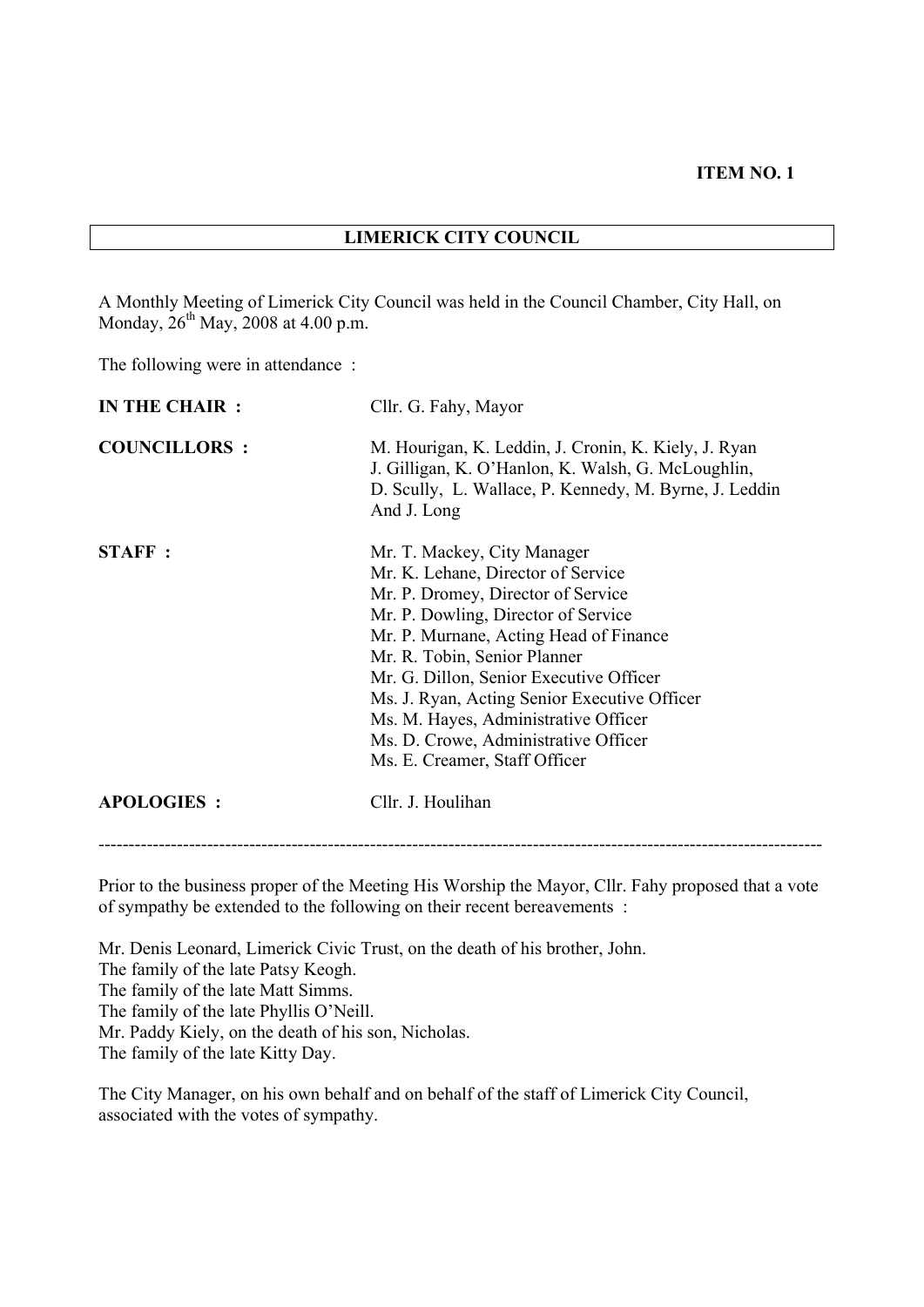His Worship the Mayor, Cllr. Fahy congratulated the Munster Rugby Team on winning the Heineken Cup for the second time. He also wished to congratulate all those involved in the organisation of the big screen on O'Connell Street on Saturday and the homecoming event on Sunday. He paid tribute to Mary Dundon, Limerick Co-Ordination Office, on her contribution to the weekend events and for the excellent job she has done in promoting Limerick. He wished her every success in her new career in University of Limerick and thanked her for her excellent and dedicated service to Limerick while working with the Co-Ordination Office over the last two years.

## **1. MINUTES**

On the proposition of Cllr. Kiely, seconded by Cllr. Hourigan, it was unanimously agreed :

"That the Minutes of Monthly Meeting of Limerick City Council held on 28<sup>th</sup> April, 2008, copies of which were circulated, be and the same are hereby confirmed".

Cllr. Kennedy proposed that Item No. 11 of the Minutes be amended to incorporate the following :

"The City Manager stated that the important matter to be considered is the distinction between may and shall".

Cllr. O'Hanlon proposed that Item No. 3 of the Minutes be amended to state that the Director of Service (Community and Enterprise) would investigate funding for the raising of the mounds surrounding the playing pitches in Garryowen and not incorporated in the Regeneration Scheme, as indicated in the Minutes.

The above amendments were unanimously agreed.

#### **2. REPORT AND RECOMMENDATIONS, SOCIAL POLICY AND HOUSING STRATEGIC POLICY COMMITTEE MEETING HELD ON 6TH MAY, 2008**

The Chairman's Report, Social Policy and Housing Strategic Policy Committee Meeting held on 6<sup>th</sup> May, 2008, was noted.

Submitted the following Recommendations from the Social Policy and Housing Strategic Policy Committee Meeting held on 6<sup>th</sup> May, 2008, which were adopted unanimously on the proposition of Cllr. Kiely, seconded by Cllr. Hourigan :

- (a) That the City Manager prepare a full report on all aspects of regeneration as it affects Limerick City.
- (b) That Regeneration be included on the Agenda for all future SPC Meetings and that all members of Limerick City Council be invited to attend for that item.
- (c) That the Chairman of the SPC, in consultation with the Mayor, be entitled to call a special meeting regarding regeneration at any time.

In reply to Cllr. J. Leddin, the Director of Service (Social Policy and Housing) stated that sites or monies are acceptable from Developers under Part V. Approximately  $\epsilon$ 3.5m has been received to date and is available for the provision of social housing. This figure is accumulated over a number of years. He pointed out that the housing waiting list is quite large. He added that every Local Authority will be required to complete an Assessment of Need which will determine Government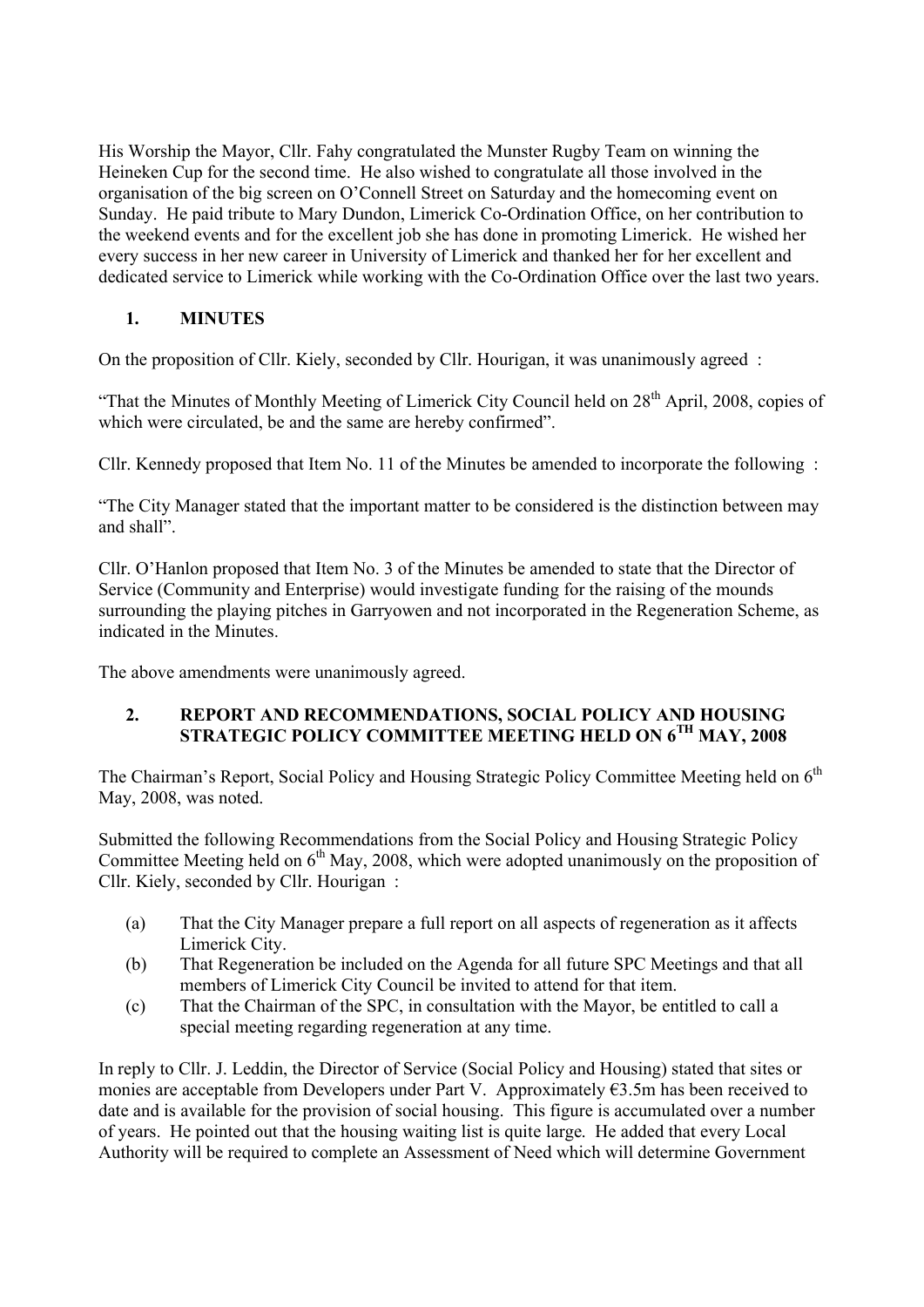funding. This year Limerick City Council got Government funding of  $\epsilon$ 16m for house purchase/house building,  $\epsilon$ 5m for travellers and  $\epsilon$ 13m for Regeneration. He shared the members concerns that the funding is not adequate, however, added that this year's allocation was an increase in the previous year's allocation and he assured members that the officials will continue to seek extra Government funding. He stated that there is very little room left for more private housing, however, it is hoped that additional land will become available for house building due to the borough boundary extension.

Cllr. J. Leddin paid tribute to the staff in the Housing Department particularly those dealing with Disabled Persons Grant applications, however, this area of housing is not adequately staffed to process the large number of applications received and asked if there are any extra staff being allocated to this area. He also stated that the monies received from the Department for Disabled Persons Grants is not adequate and suggested that the City Council seek additional monies for such Grants. He also said the City Council should communicate more regularly with those people who have applied for Grants and process applications as soon as possible.

Cllrs. Long, Byrne, Scully, O'Hanlon, K. Leddin and His Worship the Mayor, Cllr. Fahy supported Cllr. J. Leddin.

In reply, the Director of Service (Social Policy and Housing) stated that he will discuss funding with the Department of the Environment, Heritage and Local Government and assured members that Grant applications will be processed as quickly as possible.

In reply to Cllr. Long, he indicated that applications are prioritised on the most needy and assessed on a case by case basis.

Cllr. Byrne asked if there are any plans to extend the central heating programme and replacement of windows and doors programme and was informed by the Director that it is hoped to have works completed by October / November of this year, however, it will involve over expenditure in this area.

Cllr. K. Leddin expressed concern at the homeless unit in St. John's Square and was informed by the Director that a solution is presently being looked at and will revert to members on the matter in due course.

Cllr. O'Hanlon welcomed St. Mary's Regeneration and pointed out that it has given hope and encouragement to the people in the area.

#### **3. REPORT AND RECOMMENDATIONS, TRANSPORTATION AND INFRASTRUCTURE STRATEGIC POLICY COMMITTEE MEETING HELD ON 12TH MAY 2008.**

The Chairman's Report, Transportation and Infrastructure Strategic Policy Committee Meeting held on  $12<sup>th</sup>$  May, 2008, was noted.

Submitted the following Recommendations from the Transportation and Infrastructure Strategic Policy Committee Meeting held on  $12<sup>th</sup>$  May, 2008, which were adopted unanimously on the proposition of Cllr. Kennedy , seconded by Cllr. Byrne :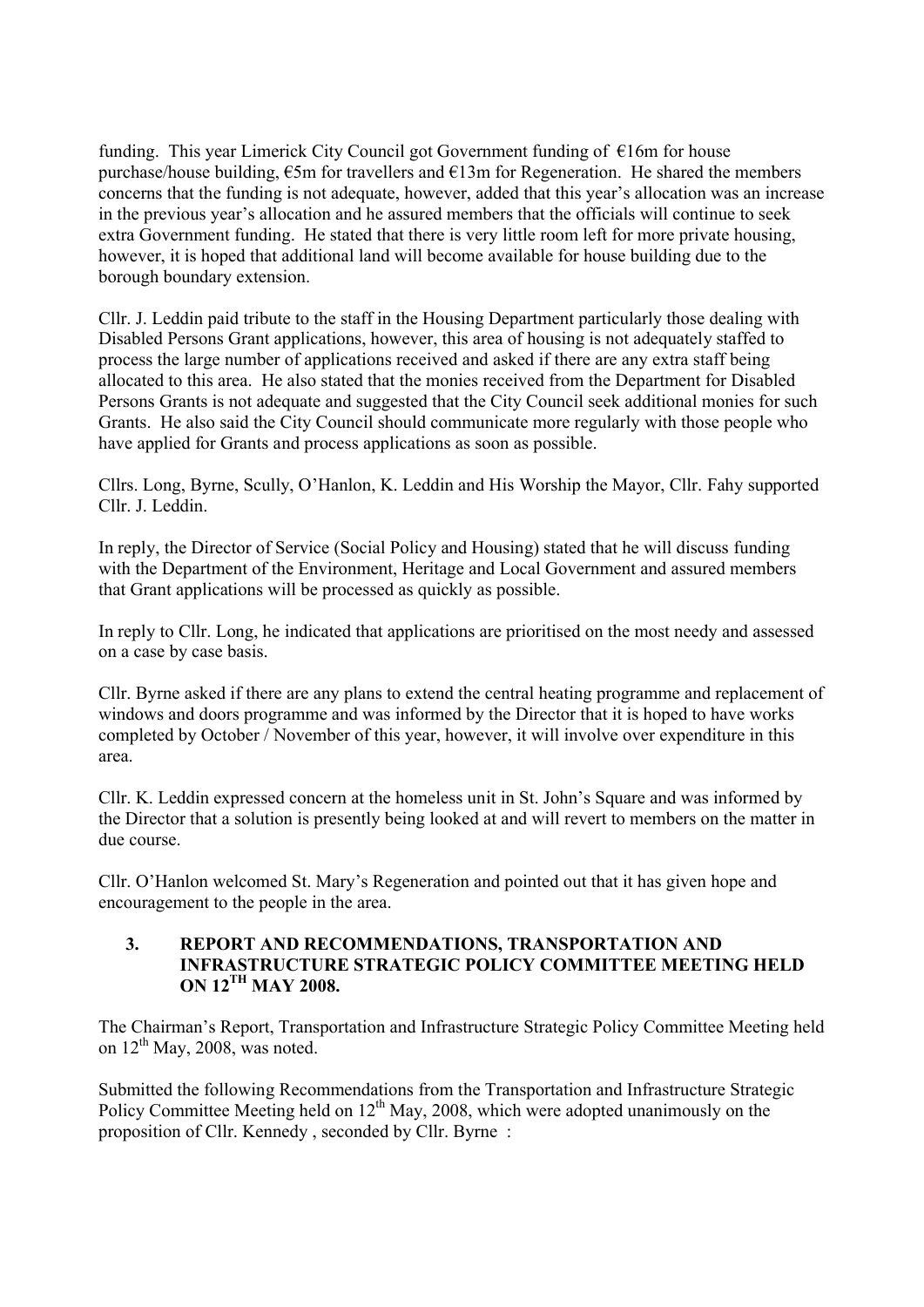- (1) Replacement of Lead Piping That formal representations would be forwarded by Limerick City Council to Minister Gormley.
- (2) Draft Public Realm Design Guide To put the Draft Public Realm Design Guide out for public consultation
- (3) Extinguishment of Public Right of Way That the Public Right of Way over laneway off Patrick Street (Road Schedule Number 324) from entrance at northern side of No. 1 Patrick Street to end of cul-de-sac at rear of No. 5 Patrick Street and to end of cul-de-sac at rear of No. 8 Rutland Street – total length 107 metres; average width 4.2 metres be extinguished.

Submitted the following Recommendation from the Transportation and Infrastructure Strategic Policy Committee Meeting held on  $12<sup>th</sup>$  May, 2008 :

- (4) Notice of Motion
	- (a) "That Limerick City Council withdraws and deletes the proposals contained in the Green Routes Corridor Selection Report for the provision of Green Routes on Ballinacurra Road / O'Connell Avenue ; Mulgrave Street / Roches Street". Signed : Cllr. Pat Kennedy

Notice of Motion

(b) "That Limerick City Council comply with the procedural requirements under Section 179 of the Planning and Development Act 2000 and Part 8 of the Planning and Development Regulations 2001 before it carries out any development in respect of the provision of green routes in any area of the City". Signed : Cllr. Pat Kennedy

Cllr. Kennedy said the Chairman's Report was inaccurate in recording what happened at the Meeting in relation to Notice of Motion 4(a) as it was not Cllr. Scully who seconded this Motion. Also, there was no decision made in relation to the Report of the Director of Transportation and Infrastructure dated  $1<sup>st</sup>$  May, 2008. It was unanimously agreed at the Meeting to refer the Notices of Motion to the May City Council Meeting and not to approve report of the Director. He now proposed the adoption of these Notices of Motion which were seconded by Cllr. Byrne.

The City Manager expressed regret at the error in the Chairman's Report and accepted the amendment by Cllr. Kennedy. However, he expressed concern in relation to these Motions. There has been a lot of debate on this topic. He referred to the congestion in the city which will increase in time and acknowledged the concerns of the residents also in relation to the proposed Green Routes. However, a balanced approach is required. The City Council has to look at how to deal with congestion and also to provide a satisfactory public transport system. Consultations are ongoing in relation to bus routes and every effort is being made to find solutions to the concerns raised by members and residents. He stated that it would be premature at this stage to select and eliminate specific proposed bus routes and to wait until such time as the consultation process is complete.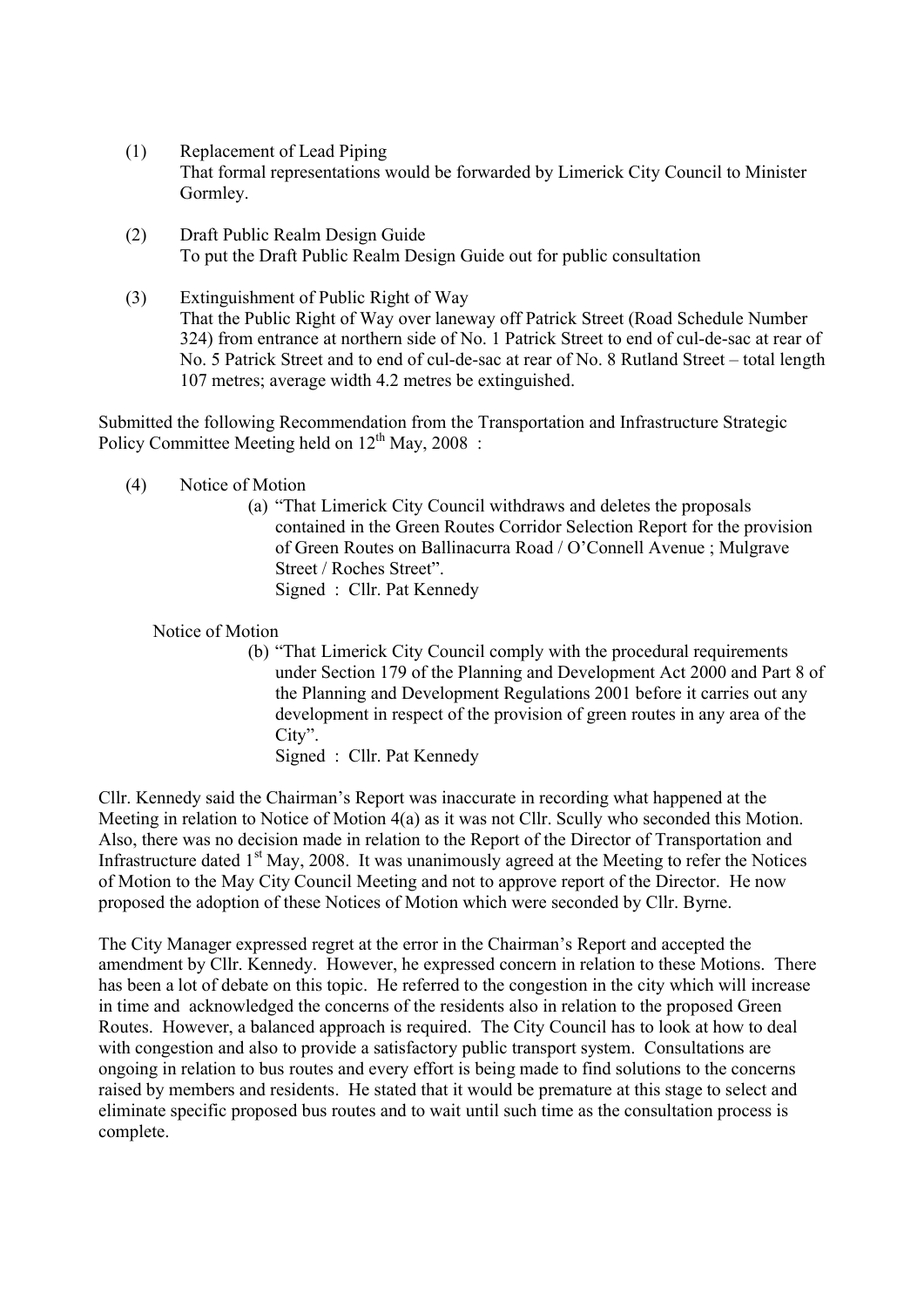The City Manager informed members that all gateway cities are being examined by the Department of Transport in relation to transport systems and investment and Limerick City Council has been asked to prepare a submission on how to tackle traffic congestion in the city. Other cities are ahead of Limerick and are in a better position to avail of funding. The Department asked what type of transport is being considered and suggested QBC's and the Manager suggested that it would be worthwhile for members to visit a city that has a good transport system to see it in operation. He again stressed these Notices of Motion are premature and recommended that members not adopt these motions.

Cllr. Kennedy accepted that it is the policy of Limerick City Council to have a proper transport system and alleviate congestion in the city and added that he was not against QBC's, however, it is the location of them that he is concerned with. He said he would agree with the City Manager if the Part 8 process was re-engaged with.

Cllr. Byrne agreed that bus corridors are required in the city but said it is the proposed locations of same that she is objecting to. She said alternative routes were suggested which, in her opinion, would be more satisfactory. She suggested that the Notice of Motions be deferred.

Cllr. Kennedy said he would agree with deferring the Notice of Motions provided the City Manager agreed not to do anything with the proposed routes without prior consultation with the Elected Members and that no action would be taken on the routes.

The City Manager pointed out that he was trying to protect the City Council from making exceptions at this early stage as this relates to only one area of the city. If individual routes are excluded now and then perhaps more routes in other areas then the City Council will have tied their hands in relation to the bigger picture. He stressed that the bigger picture must be considered and asked members to keep an open mind on the matter. He agreed to revert back to Elected Members before any construction work on green routes take place.

Cllr. Cronin asked if Condell Road and the Ennis Road are being looked at for bus routes. He pointed out that the railway lines around the city is an existing integrated transport policy and would be more satisfactory than the proposed bus routes if put back working again. He said he was confused that Condell Road was not included as a proposed bus route.

Cllr. O'Hanlon said he would agree with deferring these Notices of Motion provided the City Manager agrees to revert back to the Elected Members prior to any construction work on green routes take place.

Cllr. K. Leddin asked if Bus Eireann is examining Park and Ride System.

Cllr. J. Leddin pointed out that none of the Elected Members are opposed to public transport, however, the views of the public have been made clear to the City Manager. The Dock Road has been suggested as an alternative route in his ward. However, this suggestion has not been looked at or received serious consideration. The rail network is under utilised and any proposed transport system should be looked at in conjunction with Limerick County Council and Clare County Council. He pointed out that he was informed by an Official that preparatory work had commenced in O'Connell Street and asked for clarification in this matter.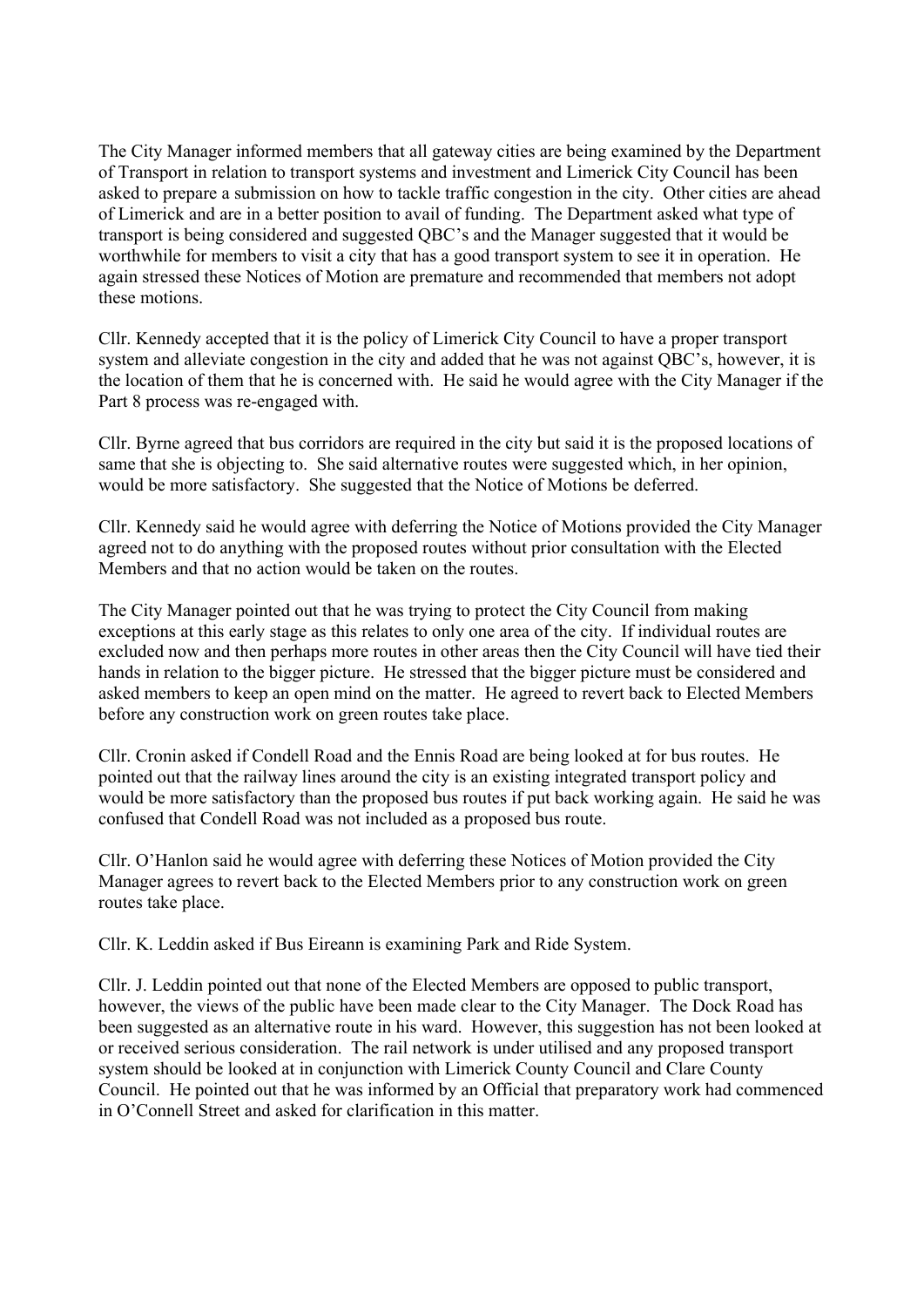The Director of Service (Transportation and Infrastructure) stated that a detailed design for bus routes must be done before any work commences on same.

Cllr. Kennedy suggested that Senior Officials from the Department of Transport be invited down to a Meeting of the Transportation and Infrastructure Strategic Policy Committee.

The City Manager understood members concerns, however, in order to progress the matter certain actions have to be taken and all queries must be answered. However, the City Council will have to continue to examine all routes. He assured members that he will not start the introduction of bus routes without allowing the Elected Members ample time to discuss same.

It was proposed by Cllr. Kennedy, seconded by Cllr. Byrne and unanimously agreed to defer the following recommendation for one month and then be listed on Agenda for June City Council Meeting. It was also agreed that no work on green routes take place in the meantime :

(a) "That Limerick City Council withdraws and deletes the proposals contained in the Green Routes Corridor Selection Report for the provision of Green Routes on Ballinacurra Road / O'Connell Avenue; Mulgrave Street / Roches Street". Signed : Cllr. Pat Kennedy.

It was proposed by Cllr. Kennedy, seconded by Cllr. J. Leddin and unanimously agreed to approve the following Notice of Motion without hearing the advice of the City Manager :

(b) That Limerick City Council comply with the procedural requirements under Section 179 of the Planning and Development Act 2000 and Part 8 of the Planning and Development Regulations 2001 before it carries out any development in respect of the provision of green routes in any area of the City". Signed : Cllr. Pat Kennedy

It was proposed by Cllr. Kennedy, seconded by Cllr. Byrne and unanimously agreed to approve the Report of the Director of Transportation and Infrastructure dated 1<sup>st</sup> May, 2008 in respect of the following Notice of Motion :

(c ) "That Limerick City Council would extend the City Sewerage Network to allow existing houses on the Cratloe Road and the Pass Road, that presently operate on septic tanks, to be serviced in the interest of public health". Signed : Cllr. Michael Hourigan

## **4. CORRESPONDENCE**

Submitted list of Tenders opened in respect of the following :

Pre Qualifications for the Mid West Area Strategic Plan – PLUTS

Submitted First Report by the Joint Committee on the Environment, Heritage and Local Government on The Future of the Electoral Register in Ireland and Related Matters – noted.

Submitted Independent Report by Tom Kirby, Chairperson dated April 2008 entitled Limerick Docklands Initiative – Noted.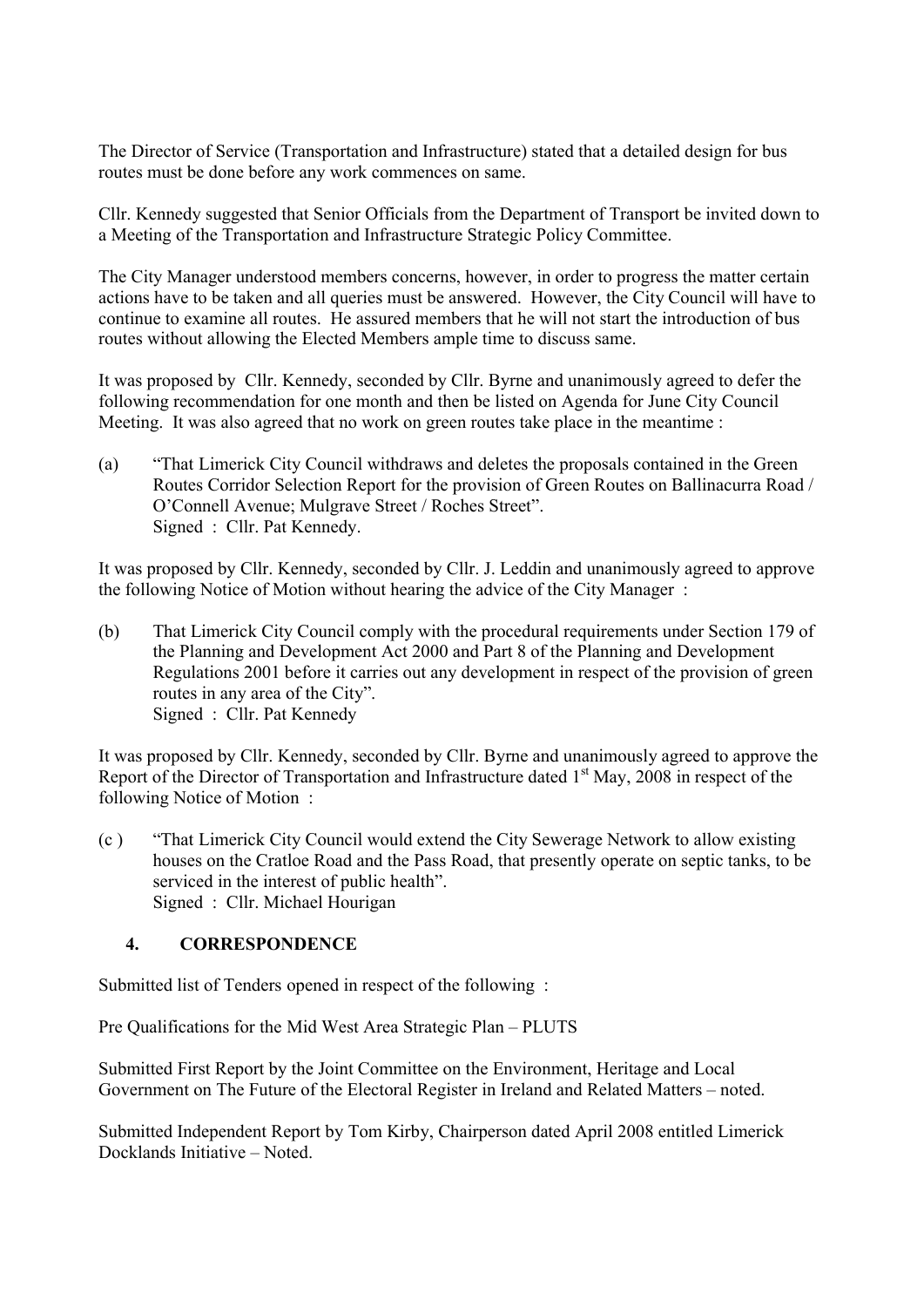Cllr. Kennedy, supported by Cllr. Gilligan, stated that the Members who have served on the Dockland Forum have done the best for Limerick and formed a balanced approach of a port and developing docklands. He paid tribute to the Chairman of the Forum on his contribution. He referred to his Notice of Motion submitted to the City Council in relation to the Docklands which put forward a balanced approach also. It referred to a working dock and also the redevelopment of the land for amenity and proper development. A Local Area Plan is required and referred to the former Ranks building which is one of three remaining structures on the Dock Road and this could be used in the overall development of the Docklands. He stressed the importance of having ongoing discussions with the Port Authority.

Cllr. O'Hanlon stated that he is Limerick City Council's Representative on the Shannon Foynes Port Company and he thanked Mr. Tom Kirby and members of the Committee for their contribution. He stated that it is a commercial company and he represented the view of the City Council that the port remain open as a commercial port. He added that the company has not yet examined Tom Kirby's report in any detail, however, every effort will be made to ensure that it is maintained as a port.

Submitted Green Paper on Local Government, Stronger Local Democracy – Options for Change launched by Mr. John Gormley T.D., Minister for the Environment, Heritage and Local Government on 22<sup>nd</sup> April, 2008. A further round of public consultation, including regional seminars will now begin before proposals are finalised in a White Paper later this year. Any member or organisation who wish to participate in the consultation process are to forward their views by 31<sup>st</sup> July, 2008 to the Department of the Environment, Heritage and Local Government.

## **5. DISPOSAL OF PROPERTY**

Submitted the following Disposal of Property in accordance with Notices already circulated under Section 183 of the Local Government Act, 2001 :

(a) Disposal of lands consisting of an area comprising 0.0623 hectares situate at Athlunkard Street / Meat Market Lane in the City of Limerick and outlined in red on Drawing No. AG 2094 to Worldwide Property Investments Limited or their nominees.

The City Manager stated that the proposed purchaser does not wish to proceed with the purchase of the above property.

Cllrs. Gilligan and McLoughlin welcomed the fact that the purchase of the above property is not proceeding. Cllr. McLoughlin suggested that perhaps this site could be used for a new Garda Station.

Submitted the following Disposal of Properties in accordance with Notices already circulated under Section 183 of the Local Government Act, 2001, which were adopted unanimously on the proposition of Cllr. O'Hanlon, seconded by Cllr. Kiely :

(b) Disposal of plot of land measuring 0.0133 hectares situate at Elm Place, Rathbane, Limerick to Mary Jacques or her nominees, No. 25, Elm Place, Ger Kerley or his nominees, No. 26, Elm Place, Mary Yelverton or her nominees, 27, Elm Place, Michael and Cecilia O'Reilly or their nominees, No. 28, Elm Place, Bernadette O'Donovan or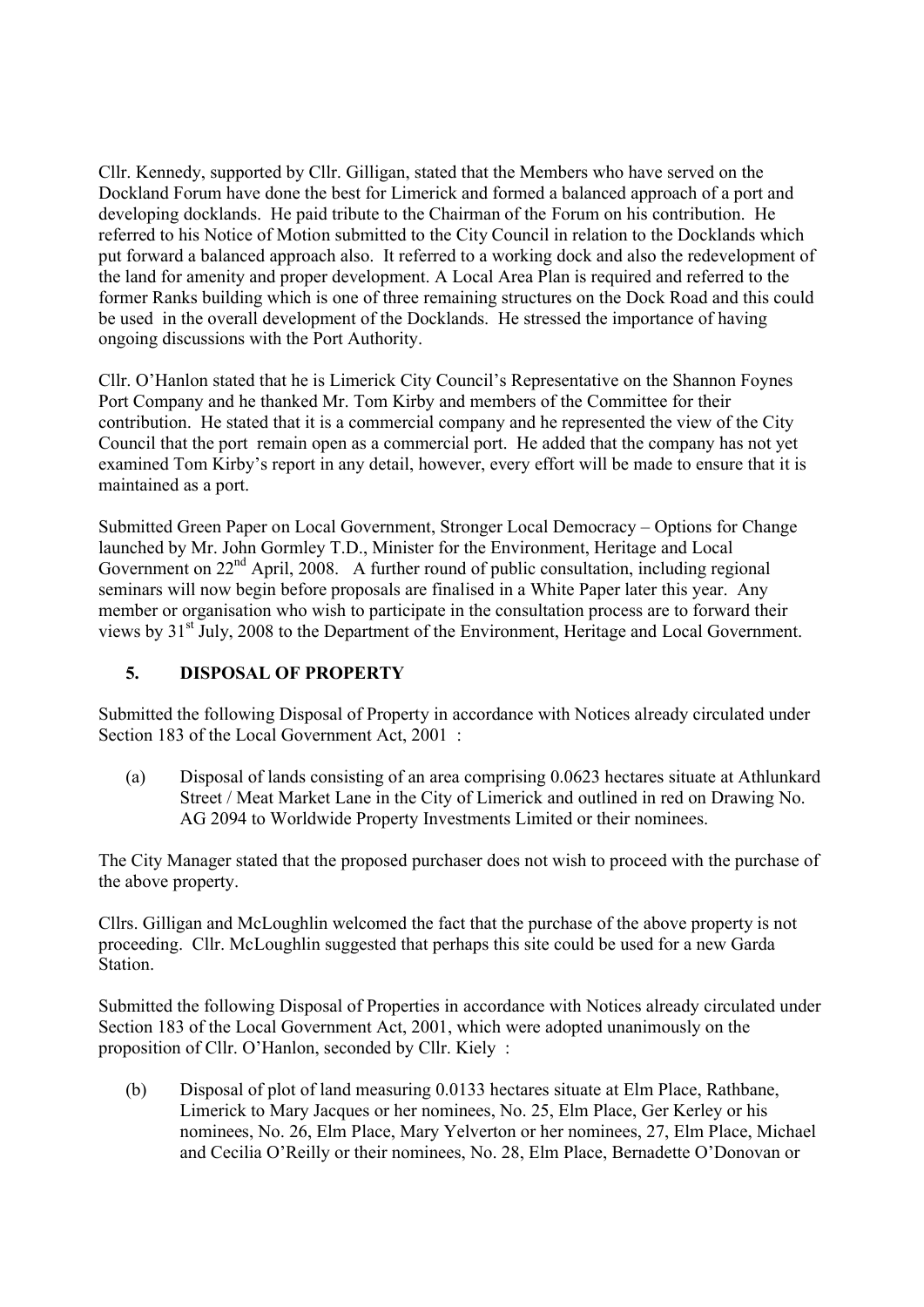her nominees, No. 29, Elm Place and Michael and Caroline McNamara or their nominees, No. 30, Elm Place.

(c) Disposal of lands consisting of an area comprising approximately 0.0349 hectares or thereabouts statute measure situate at Clare Street in the City of Limerick and shown edged red on Drawing No. AG 2095 to Oliver Gleeson.

## **6. FINANCIAL STATEMENT**

Submitted Financial Statement for the month of April, 2008 which was adopted unanimously on the proposition of Cllr. O'Hanlon, seconded by Cllr. Kiely.

## **7. ANNUAL FINANCIAL STATEMENT**

Submitted Annual Financial Statement for year ended 31<sup>st</sup> December, 2007, which was adopted unanimously on the proposition of Cllr. O'Hanlon, seconded by Cllr. Kiely.

Cllr. Scully acknowledged the very good performance financially by Limerick City Council in the last year despite being a difficult year. However, he expressed concern at the reduction in rates collection compared to the previous year. He also disagreed with roads being included in the Annual Financial Statement as an asset as it would not be possible to sell off roads and therefore would be an unrealistic asset. He appreciated, however, that this is a requirement laid down by the Department of the Environment, Heritage and Local Government.

In reply, the Acting Head of Finance stated that the reason for the reduction in the rates collection is due to the Patrick Street development as vacant buildings get a 50% refund on rates. This is a loss of €170,000 to the City Council. He also added that the overdraft interest of €1/4m was not budgeted for.

Cllr. Gilligan asked that derelict sites throughout the city be pursued rigourusly.

## **8. OVER EXPENDITURE FOR YEAR ENDED 31ST DECEMBER, 2007**

It was proposed by Cllr. Kiely, seconded by Cllr. Byrne and unanimously agreed to approve over expenditure for year ended  $31<sup>st</sup>$  December, 2007.

## **9. PARTICIPATION BY MEMBERS AT CONFERENCES**

It was proposed by Cllr. Kiely, seconded by Cllr. Byrne and unanimously agreed to approve participation by members at the following conferences :

Conference "Building Energy Rating Issues for Larger Housing Stock Owners : Housing in a Changing Climate" Held in The Dunboyne Castle Hotel, Dunboyne, Co. Meath  $5<sup>th</sup>$  June, 2008 Estimated Travel and Subsistence : €475.53 Conference Fee :  $\epsilon$  190.00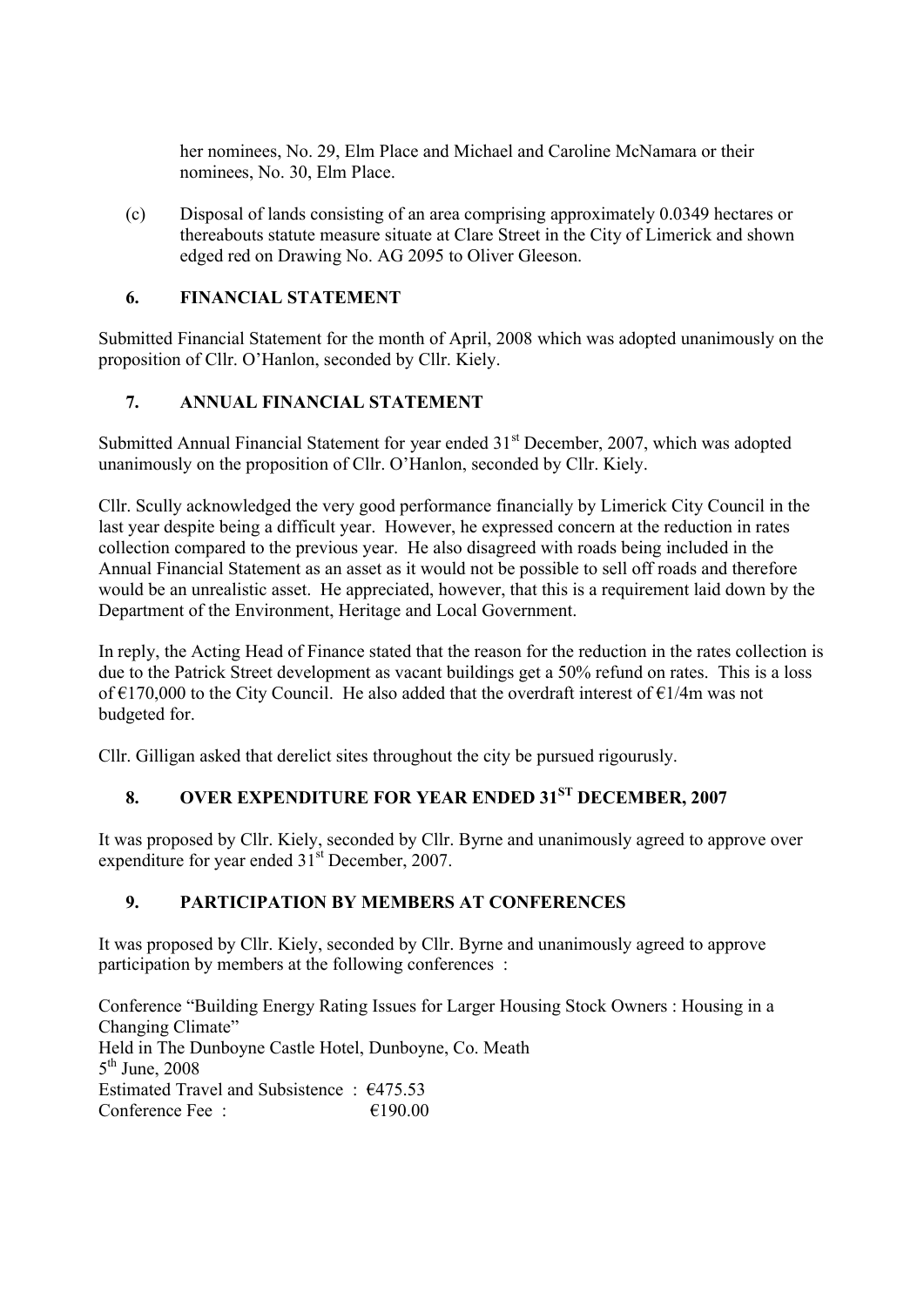NASC Annual Conference : "Sustainable Development on the Edge of Europe – Options, Opportunities and Options" Held in The Ard Ri House Hotel, Tuam, Co. Galway  $5<sup>th</sup>$  June, 2008 Estimated Travel and Subsistence : €337.86 Conference Fee :  $\epsilon$  =  $\epsilon$  150.00

Economic Development Conference : "Planning and Developing a Centre for the North East" Held in The Park Inn, Dundalk, Co. Louth  $10^{th}$  June, 2008 Estimated Travel and Subsistence :  $\epsilon$ 597.62 Conference Fee  $\cdot$   $\epsilon$  100.00

Carlow Tourism 6<sup>th</sup> National Tourism Conference "Success on your Doorstep – Managing your Local Environment for Tourism Growth" Held in The Ramada Hotel, Killerig Golf Resort, Killerig, Co. Carlow  $18^{th} - 20^{th}$  June, 2008 Estimated Travel and Subsistence :  $€527.65$ Conference Fee :  $\epsilon$  190.00

14th Byrne / Perry Summer School "From 'Murder Machine' to Modern Education Held in Gorey, Co. Wexford  $27^{th} - 29^{th}$  June, 2008 Estimated Travel and Subsistence :  $€615.97$ Conference Fee :  $\epsilon$  =  $\epsilon$  130.00

### **10. APPOINT CHAIRPERSON TO THE CULTURAL AND SPORTING STRATEGIC POLICY COMMITTEE EFFECTIVE FROM 1ST JUNE, 2008 (THIS VACANCY OCCURS DUE TO THE RESIGNATION OF CLLR. KEVIN KIELY)**

It was proposed by Cllr. Hourigan, seconded by Cllr. Scully and unanimously agreed to appoint Cllr. Maria Byrne as Chairperson of the Cultural and Sporting Strategic Policy Committee effective from 1st June, 2008 (this vacancy occurs due to the resignation of Cllr. Kevin Kiely).

**11. TRANSFER OF HIS WORSHIP THE MAYOR, CLLR. G. FAHY FROM MEMBERSHIP OF THE SOCIAL POLICY AND HOUSING STRATEGIC POLICY COMMITTEE TO THE ENVIRONMENTAL STRATEGIC POLICY COMMITTEE AND CORRESPONDING TRANSFER OF CLLR. J. LONG FROM MEMBERSHIP OF THE ENVIRONMENTAL STRATEGIC POLICY COMMITTEE TO THE SOCIAL POLICY AND HOUSING STRATEGIC POLICY COMMITTEE**

It was proposed by Cllr. Kiely, seconded by Cllr. Hourigan and unanimously agreed to approve the transfer of His Worship the Mayor, Cllr. G. Fahy from membership of the Social Policy and Housing Strategic Policy Committee to the Environmental Strategic Policy Committee and corresponding transfer of Cllr. J. Long from membership of the Environmental Strategic Policy Committee to the Social Policy and Housing Strategic Policy Committee.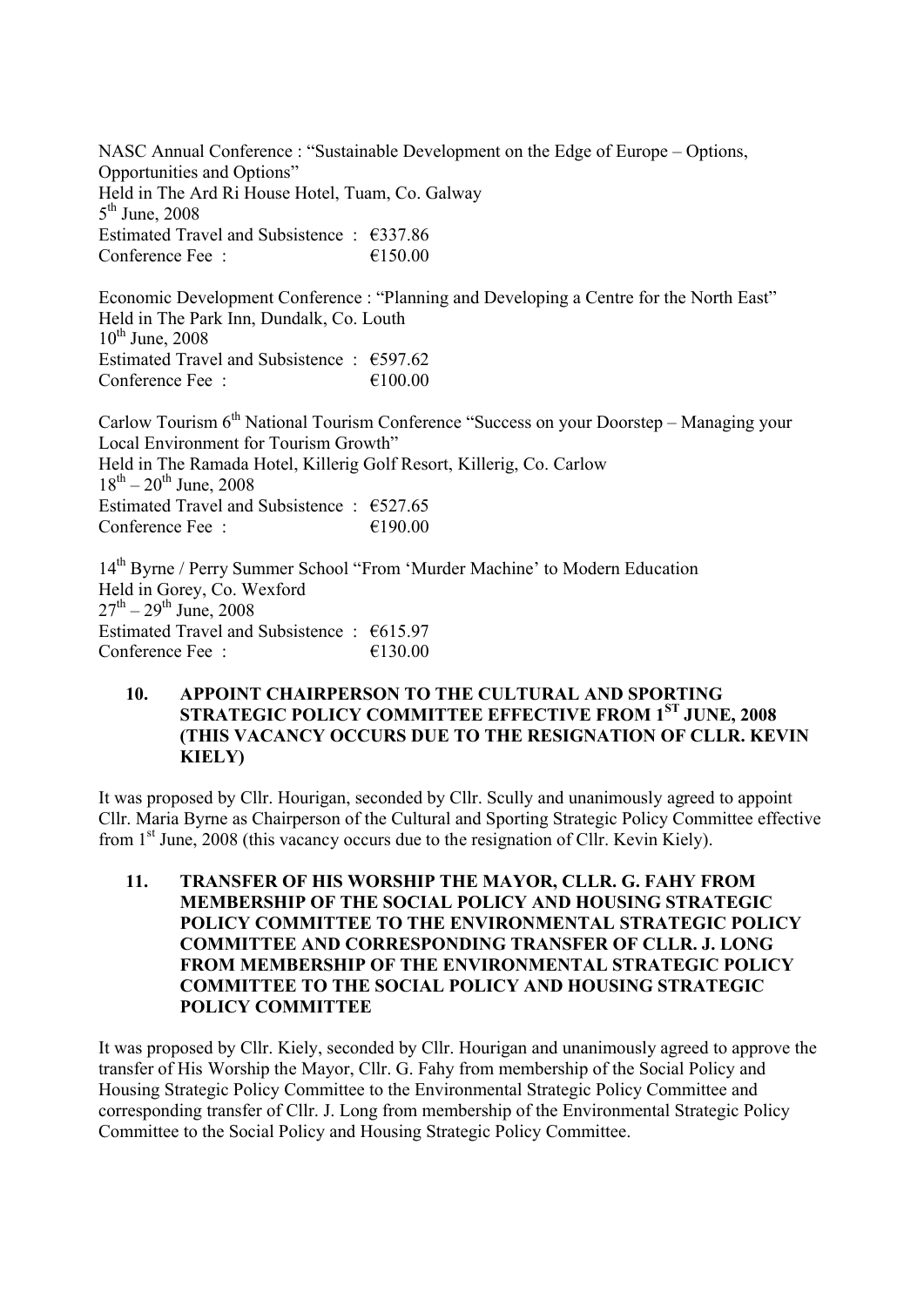#### **12. EXTINGUISHMENT OF PUBLIC RIGHT OF WAY OVER LANEWAY OFF PATRICK STREET (ROAD SCHEDULE NUMBER 324) FROM ENTRANCE AT NORTHERN SIDE OF NO. 1 PATRICK STREET TO END OF CUL-DE-SAC AT REAR OF NO. 8, RUTLAND STREET**

It was proposed by Cllr. Kiely, seconded by Cllr. Hourigan and unanimously agreed to approve extinguishment of Public Right of Way over laneway off Patrick Street (Road Schedule Number 324) from entrance at northern side of No. 1 Patrick Street to end of cul-de-sac at rear of No. 8, Rutland Street.

# **13. DRAFT ANNUAL REPORT FOR YEAR ENDED 31ST DECEMBER, 2007**

It was proposed by Cllr. Kiely, seconded by Cllr. Hourigan and unanimously agreed to approve Draft Annual Report of Limerick City Council for year ended 31<sup>st</sup> December, 2007.

#### **14. PROPOSED DRAFT VARIATIONS TO THE CITY DEVELOPMENT PLAN 2004 – 2010 FOR PUBLIC CONSULTATION**

The proposed Draft Variations to the City Development Plan 2004 – 2010 for public consultation were noted.

## **15. AMENDMENT TO LIMERICK CITY COUNCIL (PARKING PLACES) BYE LAWS**

It was proposed by Cllr. Kiely, seconded by Cllr. Hourigan and unanimously agreed to approve amendment to Limerick City Council (Parking Places) Bye Laws.

## **16. PLANNING PROPOSALS AND DECISIONS**

The Meeting noted the list of Planning Proposals under consideration at  $16<sup>th</sup>$  May, 2008 and Decisions taken from  $21<sup>st</sup>$  April, 2008 to  $16<sup>th</sup>$  May, 2008.

Cllr. Long referred to planning application 08/173 development at Bank Place, Rutland Street, Ellen Street, Michael Street, Patrick Street, Limerick and asked if this will have an impact on rates collection. He referred to a section of land within this proposed development that is not owned by anyone and asked if this will be sold to the developer if acquired by Limerick City Council. He also referred to listed buildings on Ellen Street.

In reply, the Senior Planner stated that he is not aware of any lands which are not owned by anybody. He added that Old Michael Street in front of the Granary building formed part of the old railway and there is agreement with the developers for the making of a Compulsory Purchase Order there. It is also proposed to close the public right of way.

Cllr. Kathleen Leddin referred to 08/163 development at Limerick Boat Club, Wellesley Pier and said that, in her opinion, such development would have an adverse effect on the area, bridge and river and asked that this planning application be refused.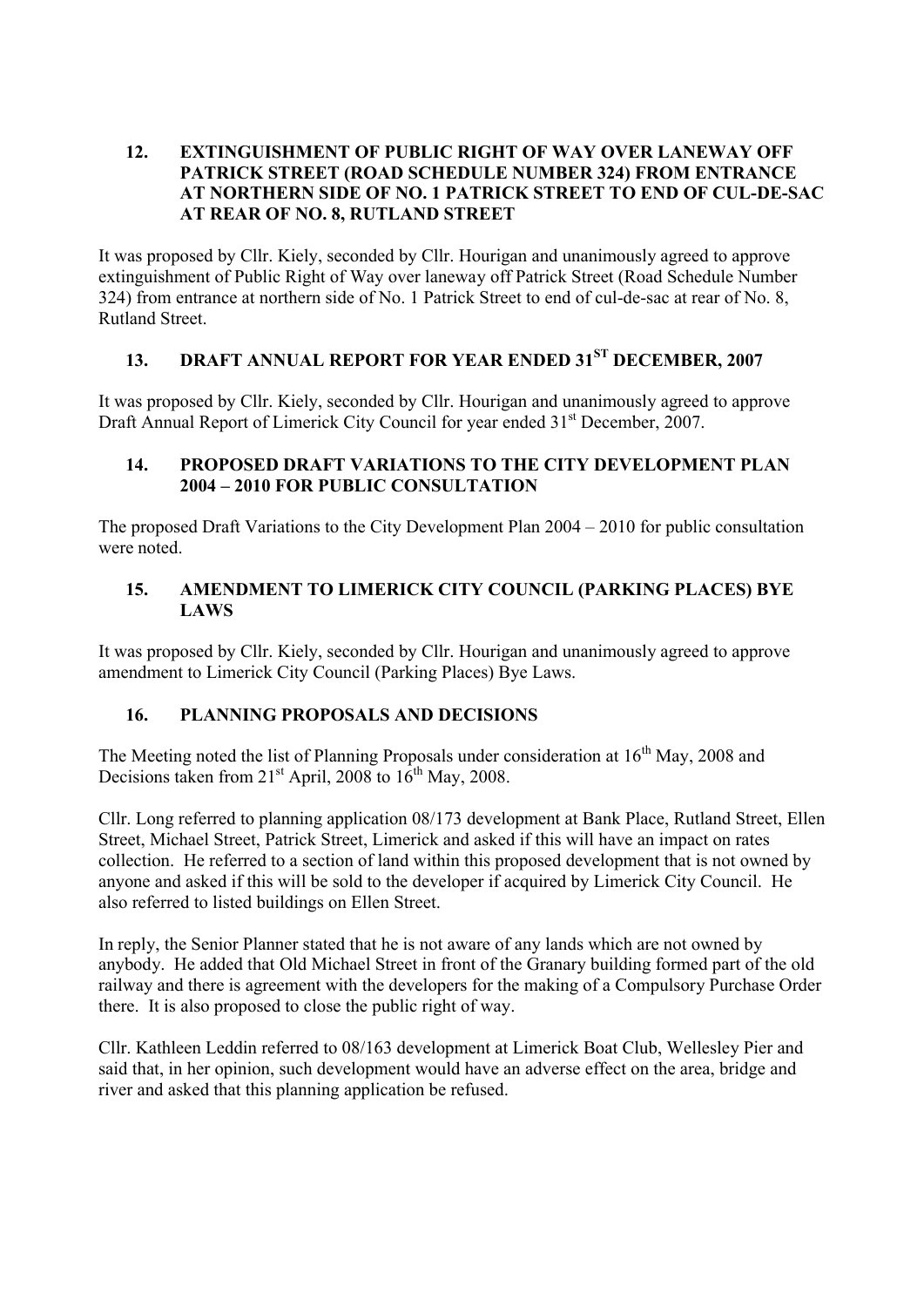Cllrs. Gilligan, Hourigan, Walsh and O'Hanlon supported Cllr. K. Leddin adding that they support the Boat Club itself, however, were concerned that the scale of the proposal would not be suitable in this location. The Bridge and monument are a great feature there and this proposed development would detract from these. Cllr. Byrne added that she would not be opposed to the development of Limerick Boat Club, however, would not approve the suggested development.

Cllr. Scully declared an interest in Shannon Rowing Club. He asked if the Limerick Boat Club should be a listed building.

In reply, the Senior Planner said a model of the proposed development of Limerick Boat Club has been submitted to Limerick City Council. It is very hard to get an impression from this model of the proposed development hence visualisations will be sought. He suggested that no meetings with members/residents take place until such time as the visualisations are submitted. He added that the Boat Club was deemed a protected building in 1969 and the jetty is mentioned as being of historical interest. He assured members that the Planning and Development Department will be researching any previous developments at the Boat Club.

#### **STANDING ORDERS**

Standing Orders were suspended for fifteen minutes on the proposition of Cllr. Hourigan, seconded by Cllr. Scully.

Cllr. O'Hanlon referred to planning applications 08/73 demolition of existing derelict house and construction of four apartments and duplexes at Rhebogue Road and 08/154 which is for a similar development at the same address and asked if these two planning applications related to the same development. He added that this development would be out of character with the area and asked for a Ward Meeting to discuss same.

The Senior Planner informed Cllr. O'Hanlon that he would facilitate a meeting to discuss these planning applications.

Cllr. Wallace voiced her objection to the proposed recycling centre on the Childers Road.

Cllr. Scully referred to planning application 08/113 retail and residential development at Parkway Shopping Centre and indicated that the residents in the area are totally opposed to this development as the proposed apartments would be very high and would tower over the existing houses in the area.

In reply, the Senior Planner stated that the developer has been informed that the City Council would have serious difficulty with the additional proposed shopping units and asking to reduce the proposed retail element as it would create serious traffic congestion.

#### **STANDING ORDERS**

Standing Orders were suspended for five minutes on the proposition of Cllr. Kiely, seconded by Cllr. Cronin.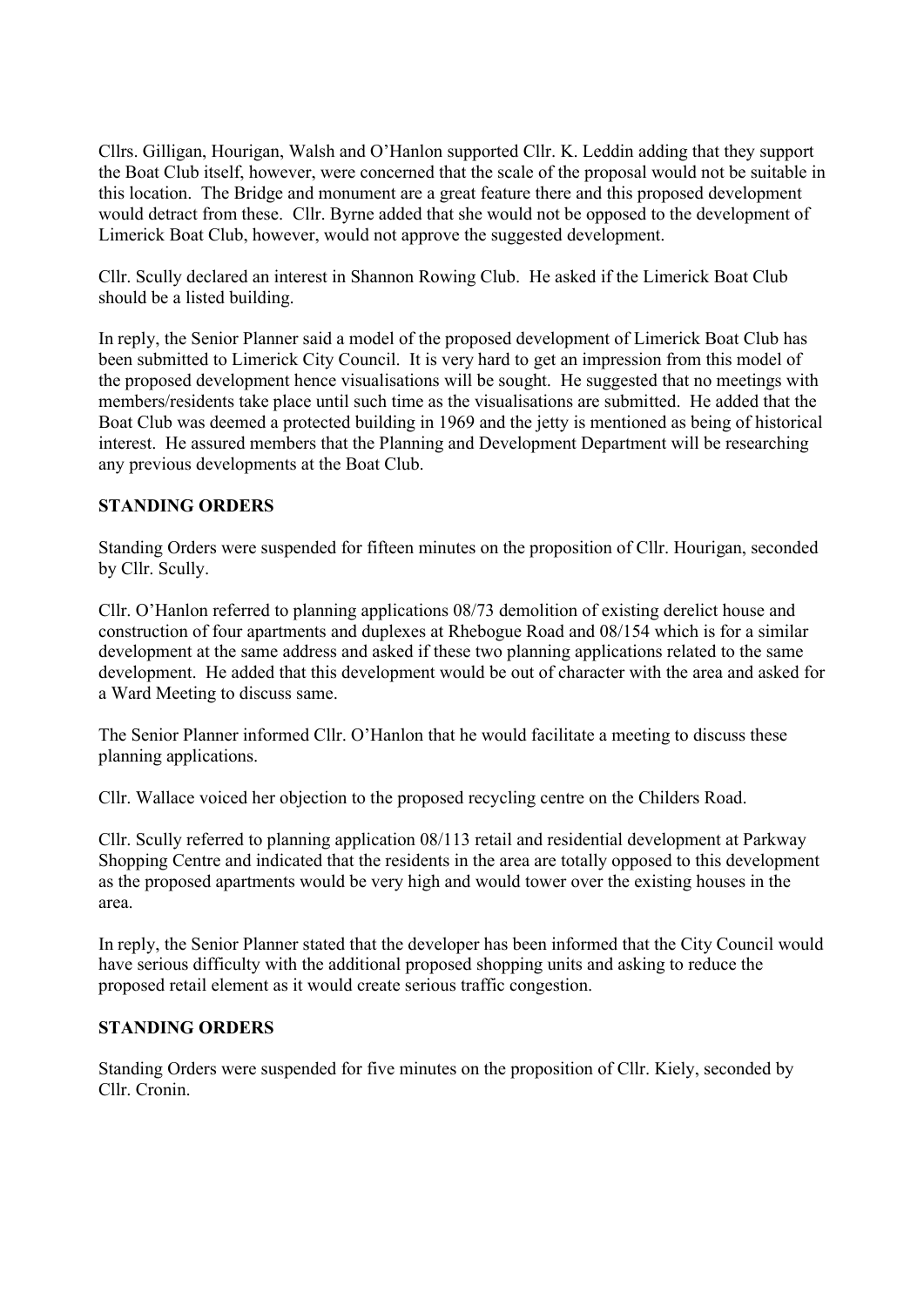## **17. NOTICE OF MOTION**

Submitted the following Notice of Motion, due notice of which was given :

"That Limerick City Council urgently source a bank loan to commence and complete fire safety upgrading works at No. 1 to No. 110, Glasgow Park". Signed : Cllr. Lilly Wallace

Cllr. Wallace pointed out that she was informed by the Director of Service that these works could not be funded out of capital funding and therefore that was the reason why she is suggesting sourcing a bank loan.

The Director of Service (Social Policy and Housing) stated that funding has been sought from the Department of the Environment, Heritage and Local Government for these works and therefore the City Council would not be in favour of borrowing monies. He pointed out that if the City Council had to borrow it would require the Resolution of the City Council and then would have to go to the Minister for his approval which would be a long drawn out process.

It was proposed by Cllr. Scully, seconded by Cllr. Gilligan and unanimously agreed to refer the following amended Notice of Motion to the Social Policy and Housing Strategic Policy Committee:

"That Limerick City Council urgently commence and complete fire safety upgrading works at No. 1 to No. 10, Glasgow Park"

Signed : Cllr. Lilly Wallace

#### **18. NOTICE OF MOTION**

Submitted the following Notice of Motion, due notice of which was given, which was referred to the Economic Policy Development and Future Planning Strategic Policy Committee :

"That Limerick City Council draw up a local area plan for the Rhebogue, Corbally, Dublin Road Area, in view of the large number of sites that are subject for development in the near future". Signed : Cllr. Gerry McLoughlin

#### **19. NOTICE OF MOTION**

Submitted the following Notice of Motion, due notice of which was given, which was referred to the Social Policy and Housing Strategic Policy Committee :

"That Limerick City Council make land available in the Ballinacurra Weston area for the provision of a Health Centre for the residents of this area, also that Limerick City Council engage with regeneration agency for the provision of a retirement village for the elderly in Ballinacurra Weston as part of the master plan being incorporated by all concerned bodies".

Signed : Cllr. Jim Long